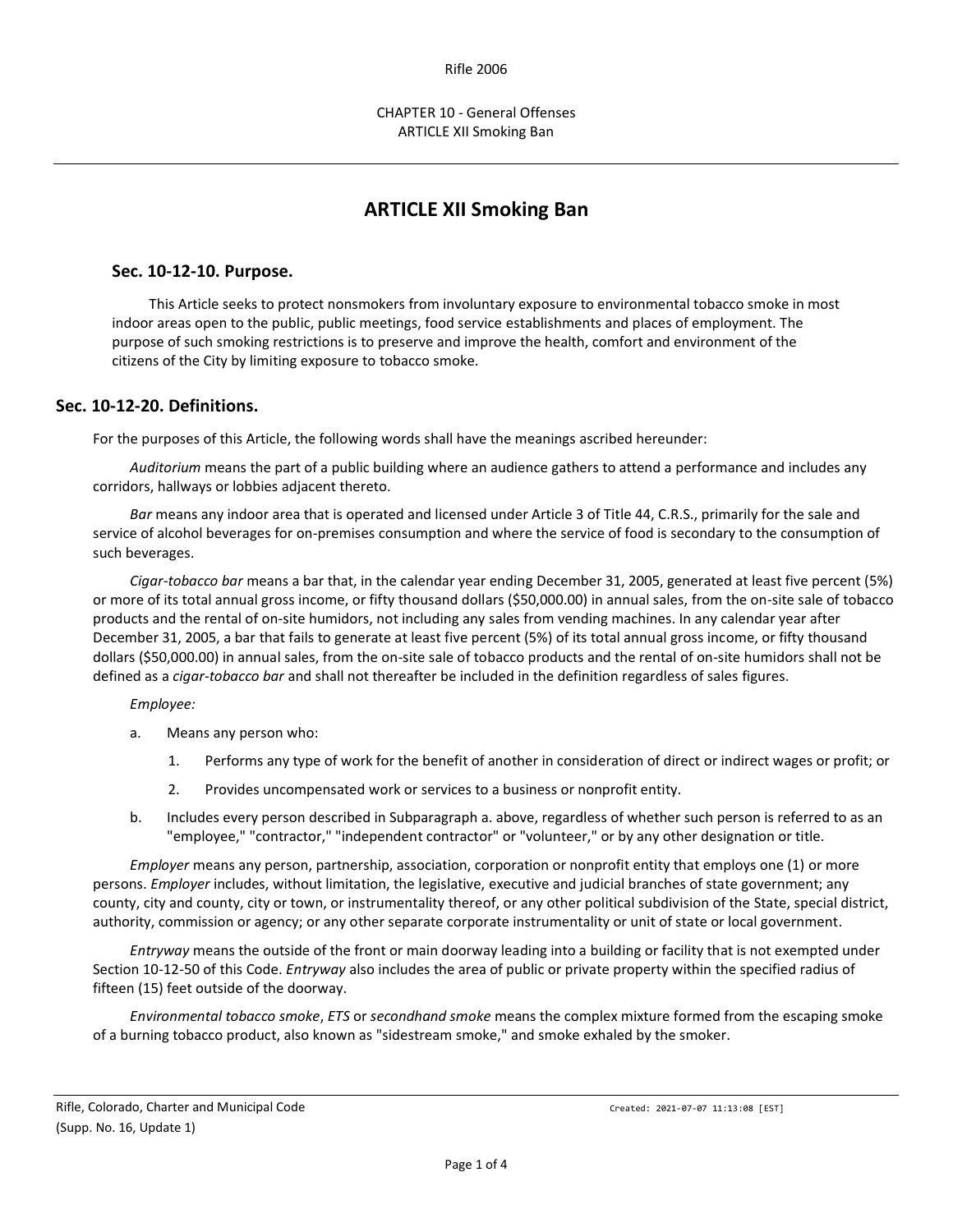*Food service establishment* means any indoor area or portion thereof in which the principal business is the sale of food for on-premises consumption. The term includes, without limitation, restaurants, cafeterias, coffee shops, diners, sandwich shops and short-order cafes.

*Indoor area* means any enclosed area or portion thereof. The opening of windows or doors or the temporary removal of wall panels does not convert an indoor area into an outdoor area.

*Place of employment* means any indoor area or portion thereof under the control of an employer in which employees of the employer perform services for or on behalf of the employer.

*Public building* means any building owned or operated by:

- a. The State, including the legislative, executive and judicial branches of state government;
- b. Any county, city and county, city or town, or instrumentality thereof, or any other political subdivision of the State, a special district, an authority, a commission or an agency; or
- c. Any other separate corporate instrumentality or unit of state or local government.

*Public meeting* means any meeting open to the public pursuant to Part 4 of Article 6 of Title 24, C.R.S., or any other Colorado law.

*Smoke-free work area* means an indoor area in a place of employment where smoking is prohibited under this Article.

*Smoking* means the burning of a lighted cigarette, cigar, pipe or any other matter or substance that contains tobacco.

*Tobacco* means cigarettes, cigars, cheroots, stogies and periques; granulated, plug-cut, crimp-cut, ready-rubbed and other smoking tobacco; snuff and snuff flour; cavendish; plug and twist tobacco; fine-cut and other chewing tobacco; shorts, refuse scraps, clippings, cuttings and sweepings of tobacco; and other kinds and forms of tobacco, prepared in such manner as to be suitable for chewing or for smoking in a cigarette, pipe or otherwise, or both for chewing and smoking. *Tobacco* also includes cloves and any other plant matter or product that is packaged for smoking.

*Tobacco business* means a sole proprietorship, corporation, partnership or other enterprise engaged primarily in the sale, manufacture or promotion of tobacco, tobacco products or smoking devices or accessories, either at wholesale or retail, and in which the sale, manufacture or promotion of other products is merely incidental.

*Work area* means an area in a place of employment where one (1) or more employees are routinely assigned and perform services for or on behalf of their employer.

## **Sec. 10-12-30. General smoking restrictions.**

(a) Except as provided in Section 10-12-40 below, and in order to reduce the levels of exposure to environmental tobacco smoke, smoking shall not be permitted and no person shall smoke in any indoor area, including but not limited to:

- (1) Public meeting places.
- (2) Elevators.
- (3) Government-owned or -operated means of mass transportation, including but not limited to buses, vans and trains.
- (4) Taxicabs and limousines.
- (5) Grocery stores.
- (6) Gymnasiums.
- (7) Jury waiting and deliberation rooms.
- (8) Courtrooms.
- (9) Child day care facilities.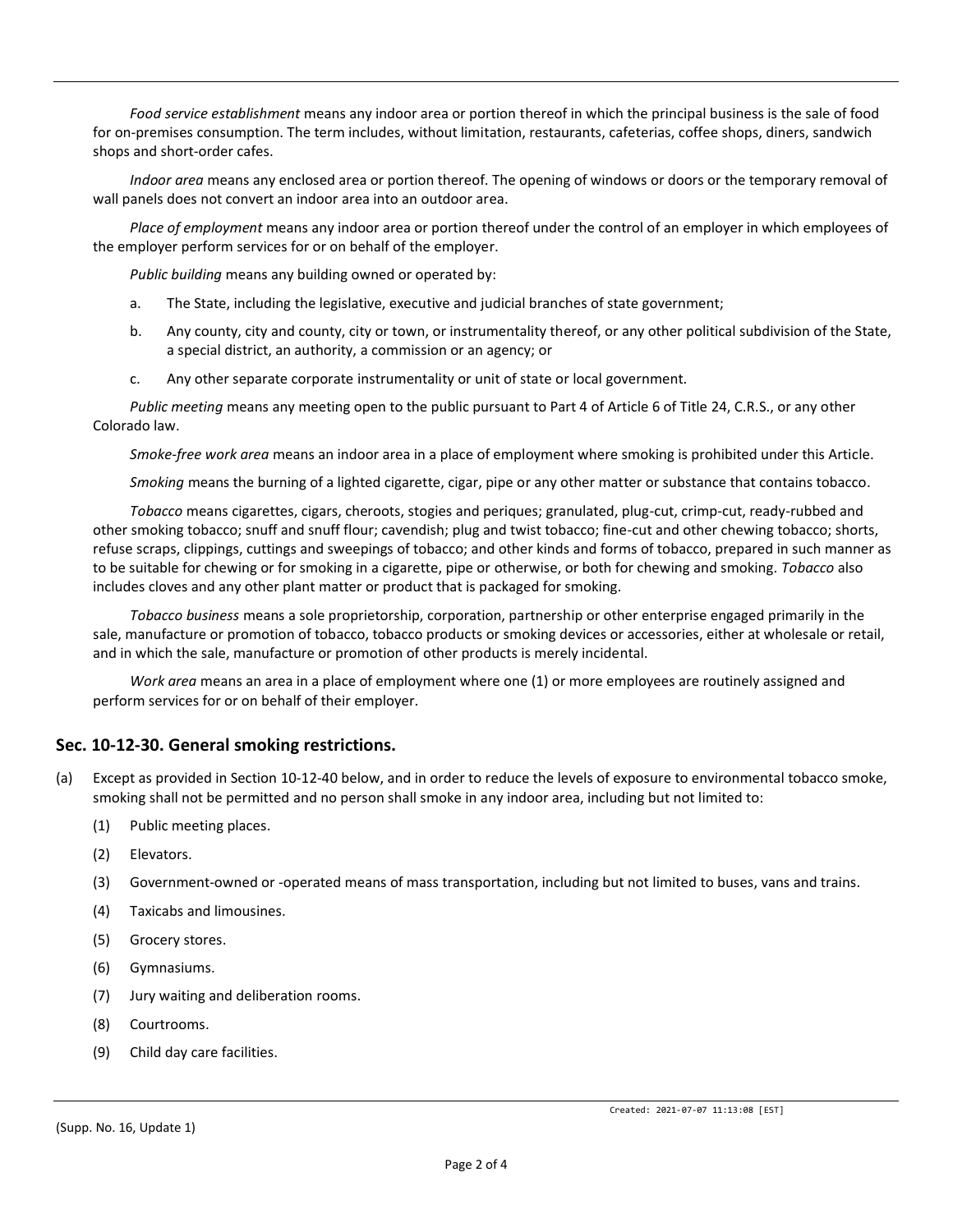- (10) Health care facilities, including hospitals, health care clinics, doctors' offices and other health care-related facilities.
- (11) Places of employment as follows:
	- a. Any place of employment that is not exempted.
	- b. In the case of employers who own facilities otherwise exempted from this Section, each such employer shall provide a smoke-free work area for each employee requesting not to have to breathe environmental tobacco smoke. Every employee shall have a right to work in an area free of environmental tobacco smoke.
- (12) Food service establishments.
- (13) Bars.
- (14) Limited gaming facilities and any other facilities in which any gaming or gambling activity is conducted.
- (15) Indoor sports arenas.
- (16) Restrooms, lobbies, hallways and other common areas in public and private buildings, condominiums and other multipleunit residential facilities.
- (17) Restrooms, lobbies, hallways and other common areas in hotels and motels, and in at least seventy-five percent (75%) of the sleeping quarters within a hotel or motel that are rented to guests.
- (18) Bowling alleys.
- (19) Billiard or pool halls.
- (20) Facilities in which games of chance are conducted.
- (21) Common areas of retirement facilities, publicly owned housing facilities and nursing homes, not including any resident's private residential quarters.
- (22) Public buildings.
- (23) Auditoria.
- (24) Theaters.
- (25) Museums.
- (26) Libraries.
- (27) To the extent not otherwise provided in Section 25-14-103.5, C.R.S., public and nonpublic schools.
- (28) Other educational and vocational institutions.
- (29) Entryways of all buildings and facilities listed in this Section.
- (b) A cigar-tobacco bar shall not expand its size or change its location from the size and location in which it existed as of December 31, 2006. A cigar-tobacco bar shall display signage in at least one (1) conspicuous place and of at least four (4) inches by six (6) inches in size, stating:

"Smoking Allowed. Children under eighteen years of age must be accompanied by a parent or guardian."

(Ord. 22 §2, 2006)

### **Sec. 10-12-40. Exceptions to smoking restrictions.**

This Article shall not apply to:

(1) Private homes, private residences and private automobiles; except that Chapter 10, Article XII shall apply if any such home, residence or vehicle is being used for child care or day care or if a private